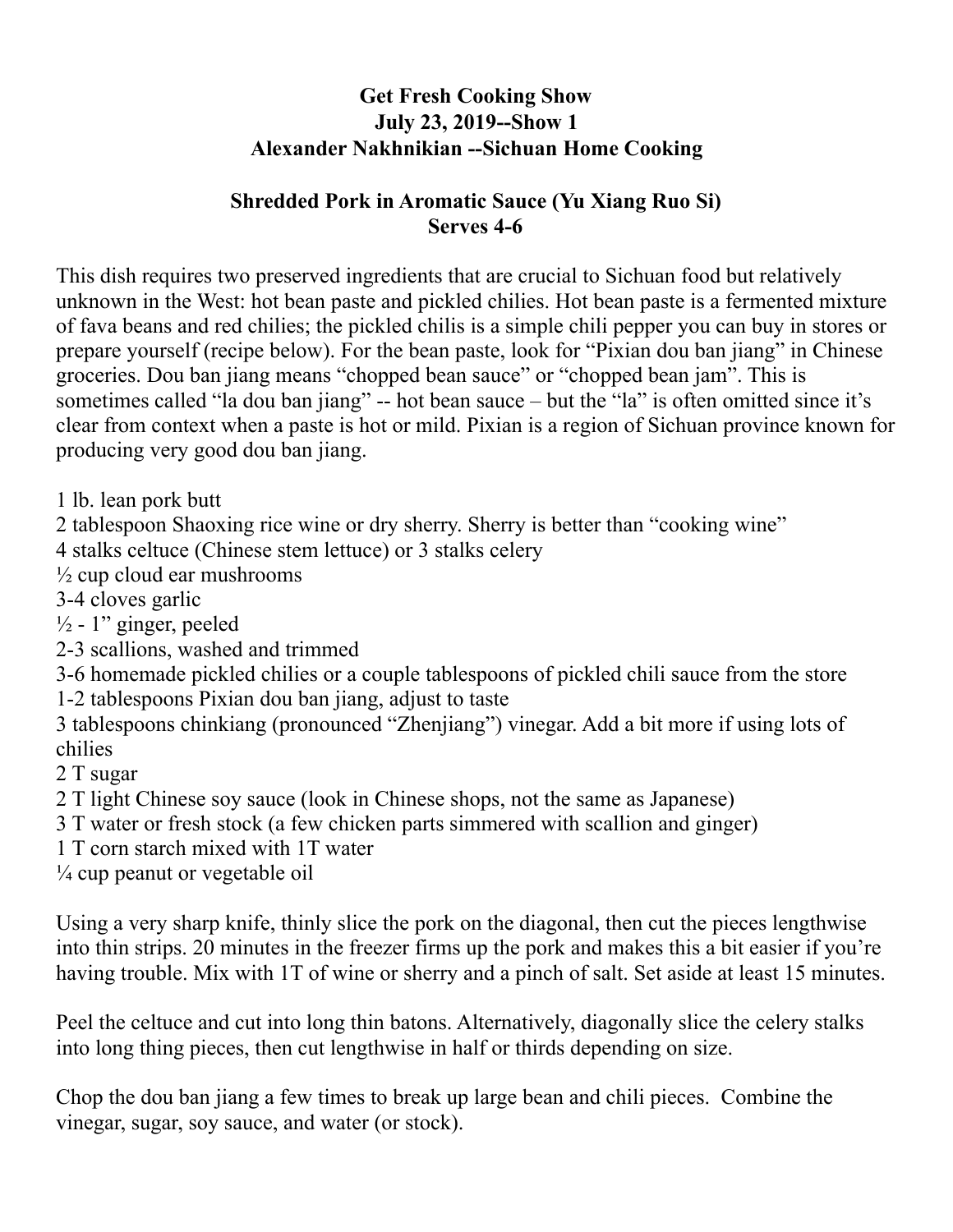Soak the cloud ear mushrooms in cool water for 20 minutes so they open up big and when done, slice into chunks.

Mince the scallions, ginger, and garlic. Combine in a small bowl and set aside

Heat the oil in a wok over medium high. When a wisp of white smoke appears add the pork. Toss for a few minutes until still cooked but still slightly raw.

Push the pork off to the side. Add the garlic/ginger/scallion mix. Stir fry for 1-2 minutes, until tender and aromatic. Adjust heat to prevent scorching. Add the celtuce or celery along with the chilies and mix thoroughly with the aromatics and meat. Stir fry for another minute. Add the cloud ear mushrooms and dou ban jiang and quickly mix.

Increase heat and pour the remaining wine down the side of the wok. Mix with the other ingredients. Pour in the sauce and bring to just a boil. Reduce heat to low and add the cornstarch slurry. Stir gently until thickened. Serve with steamed rice and a vegetable such as stir fried bok choy.

*Yu xiang ruo si (lit: "fish fragrant shredded pork") does not contain any fish in its seasoning. The name comes from the combination of ingredients – vinegar, pickled chilies, sugar, soy sauce, rice wine – commonly used in Sichuan fish cooking and delicious with everything. Yu xiang wei (fish fragrant flavor) is one of the fundamental compound flavors of Sichuan, applied to vegetables, meat, and seafood. Yu xiang dishes are often labeled "such and such in garlic sauce" in American Chinese restaurants, although this complex blend of flavors is much more than "garlic sauce". Perhaps proprietors suspect "fish fragrance" sounds unappealing.*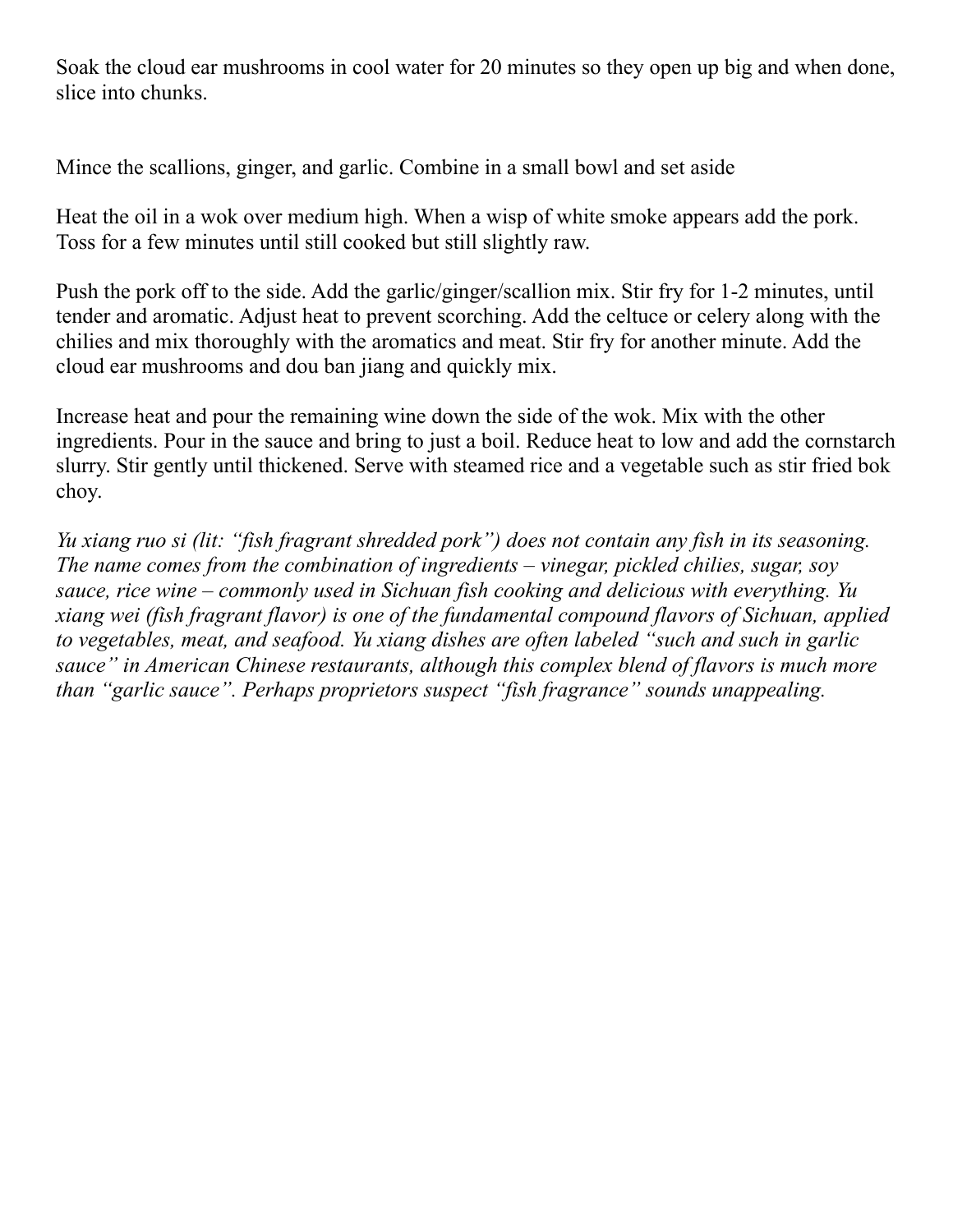## **Pickled Chilis Recipe (Pao La Jiao)---shown but not demonstrated on the show. Jarred pickled chilis are easily bought at Chinese groceries, possibly Indian groceries.**

Pao La jiao ("soaked" or "infused" hot pepper) is a sour chili made with vinegar or salt. My version uses salt to induce lactic acid fermentation as a souring step. Salt kills most bacteria but there are a few benign species that thrive in it. They produce lactic acid as a metabolic byproduct, which works to further impede the growth of pathogens and gives the pickles a pleasant tanginess. Sugar can also be added to amplify the natural sweetness of the chilies and give the lacto-bacteria a snack.

Moutai bai jiu is a type of distilled sorghum liquor available in Chinese liquor shops. It impedes mold growth and brings out the floral aroma of chilies. It is not essential. In fact, at its heart this preparation requires nothing more than water, chilies, and salt. Almost every cook has their own particular recipe, adding or removing ingredients as they like.

Since these pickles are not heat treated prior to storage they should be kept refrigerated and not eaten raw.

1 liter water, preferably filtered or distilled 1.5 cups salt, or as needed 1 lb. fresh long red chilies 2 peeled garlic cloves 3 inches ginger, peeled and cut into 1" lengths 2 tablespoons moutai bai jiu

Wash the chilies and allow to dry completely. Remove the stem but leave the little green caps on. Boil the water and allow to cool

In the meantime, clean a medium sized glass mason jar by filling it to the brim with boiling water then pouring it off once cool. Allow to air dry.

Place a layer of chilies on the bottom of the jar. Add the garlic and ginger then sprinkle with salt to cover. Continue in this manner, layering chilies and salt, until the jar is full. Add the bai jiu and pour over the water. Turn and lightly shake the jar to mix everything.

Let sit at room temperature for 7 days, preferably in a relatively warm part of the kitchen. Vent the jar once a day to release fermentation gases. If it bubbles it's fine, that's just a sign the bacteria are doing their work.

These will keep refrigerated for some time. As long as they appear bright and intact, with no smell of rot, they are good.